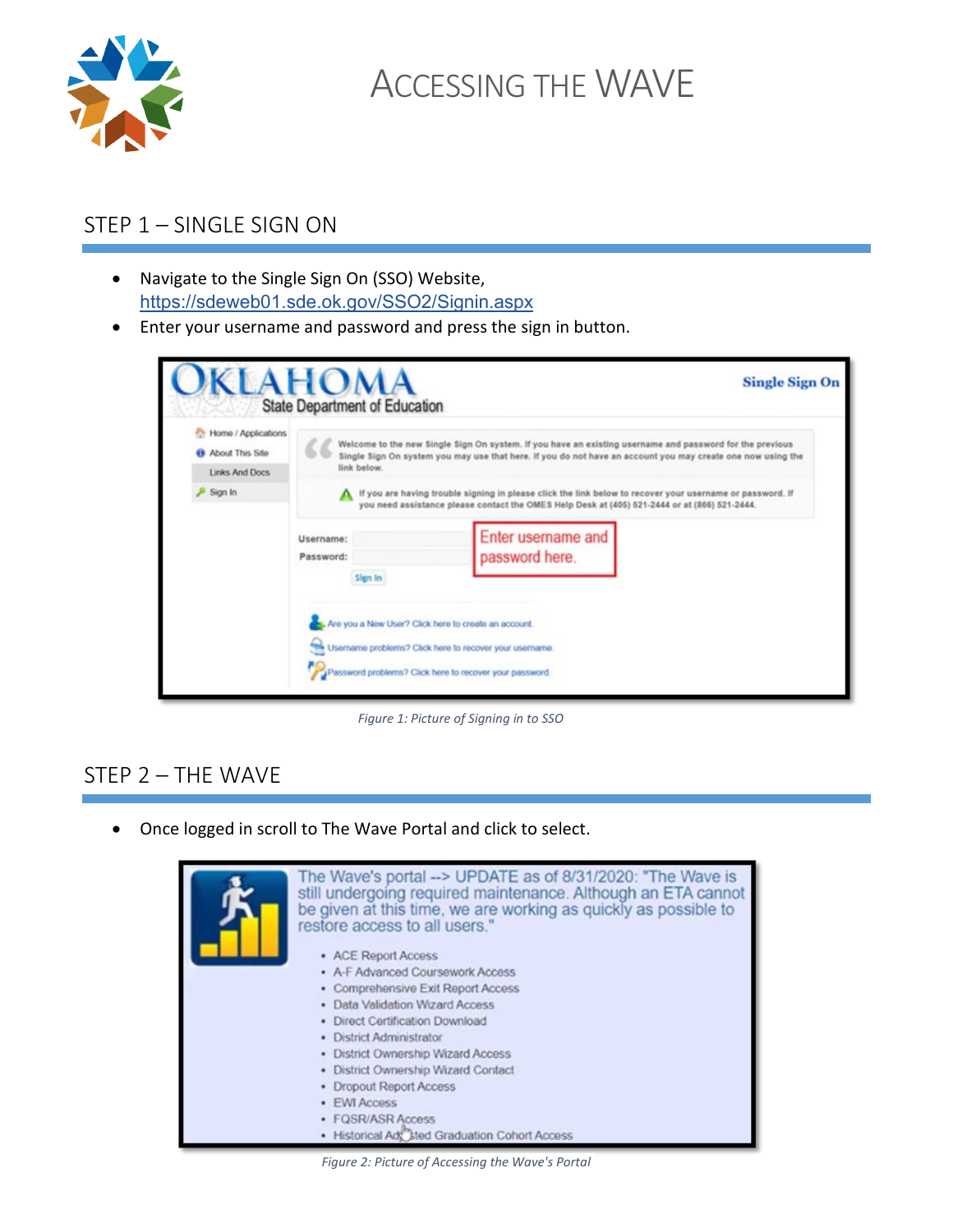

#### STEP 3 – ZSCALER SECONDARY LOGIN

• You will be prompted to log in through ZScaler.

| > Enter your username to sign in.<br>Username:<br>Sign in |
|-----------------------------------------------------------|
| Fowered by Casscaler                                      |

*Figure 3: Picture of ZScaler login in screen*

- You will enter your Username@affiliates.ok.gov email address that you received from the service desk.
- NOTE: We will try and make your username the same as your SSO login, but in some instances that will not be possible.
- Also, If your SSO username contains any characters other than  $\cdot$   $-$  + they will be removed.
	- o Examples:
		- SSO Username is John Doe, you will enter johndoe@affiliates.ok.gov
		- SSO Username is John/Doe, you will enter johndoe@affiliates.ok.gov
		- SSO Username is John.Doe, you will enter john.doe@affiliates.ok.gov
- Click Sign in

| >I Enter your username to sign in. |         |
|------------------------------------|---------|
| Username:                          |         |
| @affiliates.ok.gov                 | Sign in |

*Figure 4: Picture of ZScaler login in screen*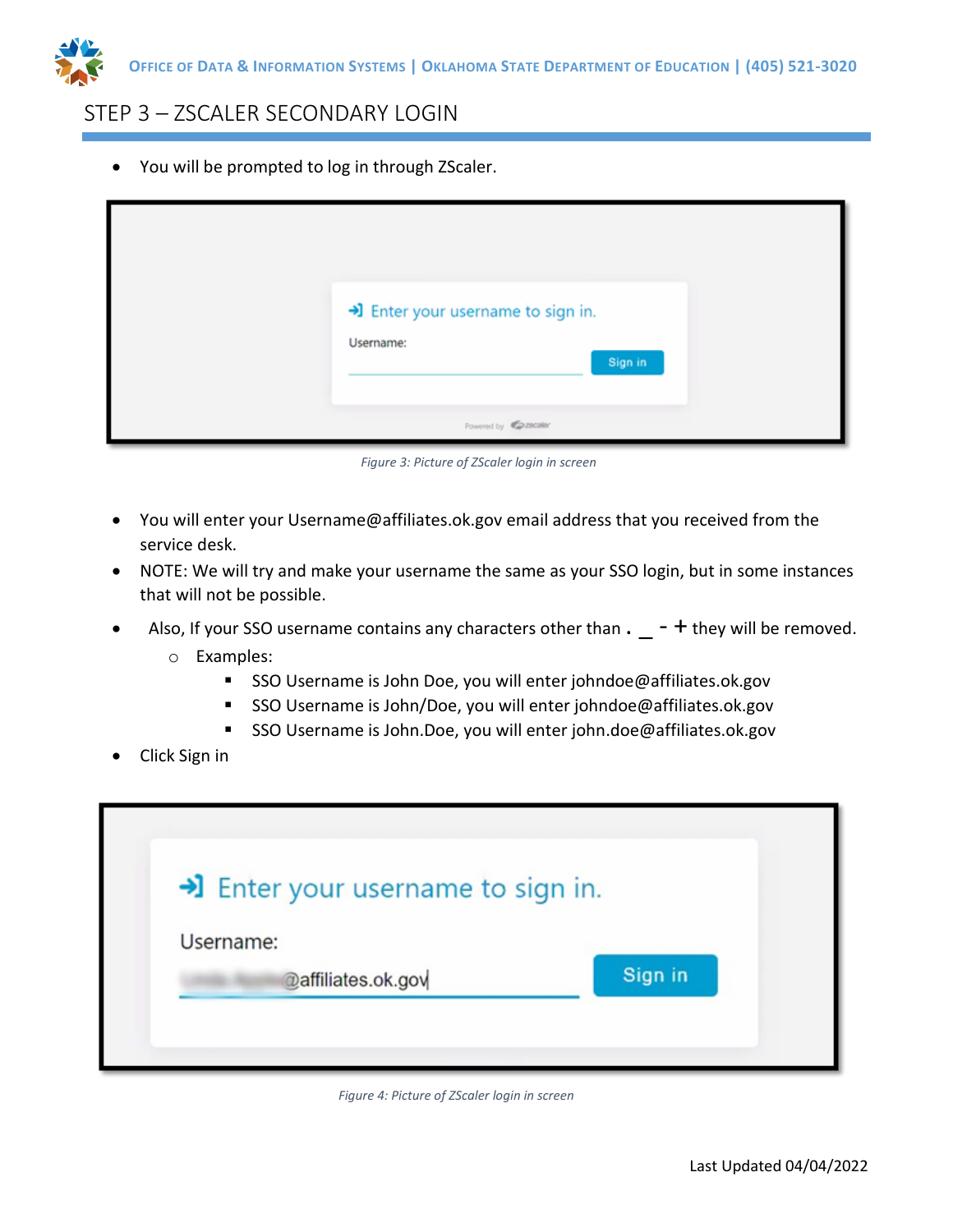

### STEP 4 – MICROSOFT SIGN IN

• You will be redirected to a Microsoft Sign In page.

| Microsoft<br>Pick an account        |  |
|-------------------------------------|--|
| 333333333333333333333333333333<br>属 |  |
| Use another account                 |  |
|                                     |  |
|                                     |  |

*Figure 5: Picture of signing in through Microsoft*

• NOTE: if you are currently signed into a Microsoft account, please select "Use another Account" to continue.

| Microsoft                  |      |      |  |
|----------------------------|------|------|--|
| Sign in                    |      |      |  |
| affiliates.ok.gov          |      |      |  |
| Can't access your account? |      |      |  |
| Sign-in options            | r,   |      |  |
|                            | Back | Next |  |

*Figure 6: Picture of signing in through Microsoft*

- Enter your affiliates.ok.gov email as established in Step 3.
- Click Next to continue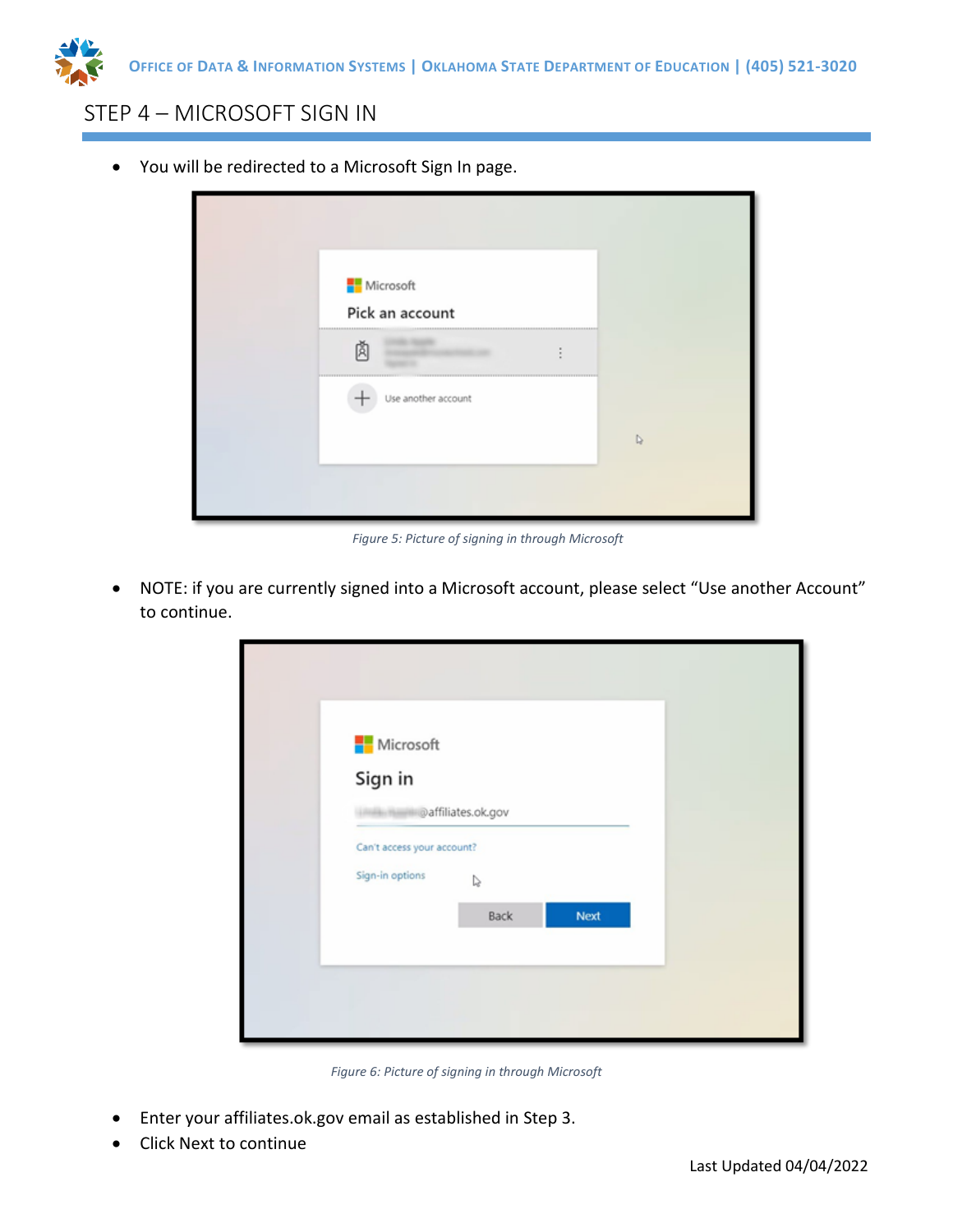

## STEP 5 – CREATING A SECURE PASSWORD

| €                  | @affiliates.ok.gov |         |
|--------------------|--------------------|---------|
| Enter password     |                    |         |
| Password           |                    |         |
| Forgot my password |                    |         |
|                    |                    | Sign in |

*Figure 7 Picture of Forgot my password*

- When you reach the page requesting a password, click the "Forgot my password" button.
- A new screen will appear.
- Enter your affiliates.ok.gov email as established in Step 3.
- Enter the captcha letters as stated on the screen and click "Next"

| Microsoft                                                                                                          |
|--------------------------------------------------------------------------------------------------------------------|
| Get back into your account                                                                                         |
| Who are you?                                                                                                       |
| To recover your account, begin by entering your email or usemame and the characters in the picture or audio below. |
| Email or Username: "                                                                                               |
| @affiliates.ok.gov                                                                                                 |
| Example: user@contoso.onmicrosoft.com or user@contoso.com<br>$\mathbf{V}\mathbf{D}\mathbf{V}\mathbf{k}$            |
| Enter the characters in the picture or the words in the audio. *<br>Next<br>Cancel                                 |

*Figure 8: Picture of Resetting Microsoft password Step 1* 

• When the screen appears with your recovery email address (it will be encrypted when displayed), click "Email"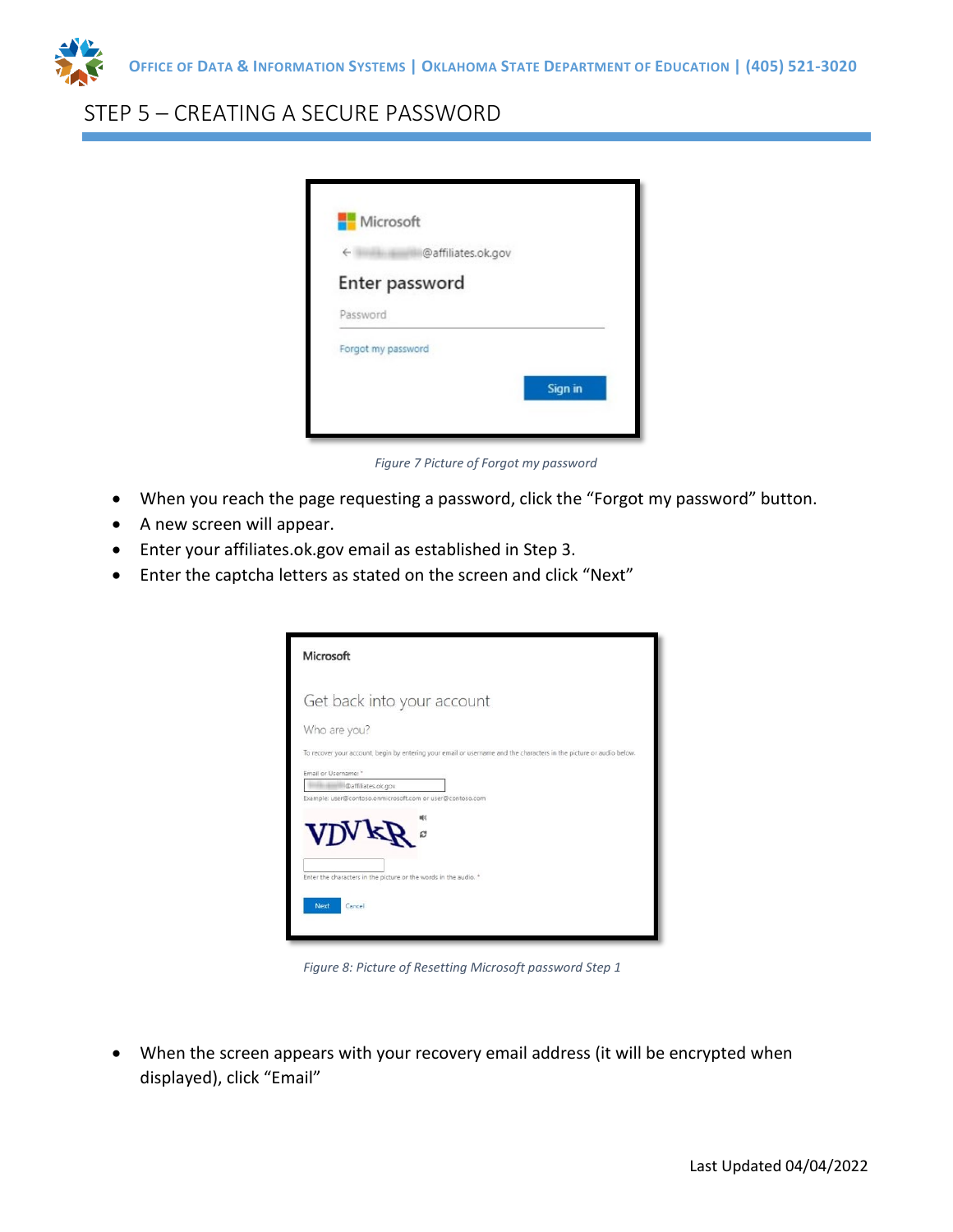

| Get back into your account                                       |                                                                                                                |
|------------------------------------------------------------------|----------------------------------------------------------------------------------------------------------------|
| verification step 1 > choose a new password                      |                                                                                                                |
| Please choose the contact method we should use for verification: |                                                                                                                |
| Email my alternate email                                         | You will receive an email containing a verification code at your alternate email<br>address (<br>88).<br>Email |

*Figure 9: Picture of Resetting Microsoft Password Step 2*

• Once you receive your recovery email, type in the verification code and click "Next"

| Get back into your account                                       |                                                                                                                          |
|------------------------------------------------------------------|--------------------------------------------------------------------------------------------------------------------------|
| <b>verification step 1</b> > choose a new password               |                                                                                                                          |
| Please choose the contact method we should use for verification: |                                                                                                                          |
| <b>O</b> Email my alternate email                                | We've sent an email message containing a verification code to your inbox.<br>Enter your verification code<br><b>Next</b> |

*Figure 10: Picture of Verification Code*

- Follow the on-screen instructions to complete the password reset process
- Click Sign In and you will be redirected to the Wave's Portal.

|                                           | @affiliates.ok.gov                                                                                     |
|-------------------------------------------|--------------------------------------------------------------------------------------------------------|
| Update your password                      |                                                                                                        |
|                                           | You need to update your password because this is<br>the first time you are signing in, or because your |
|                                           |                                                                                                        |
| password has expired.<br>Current password |                                                                                                        |
| New password                              |                                                                                                        |

*Figure 11: Picture of changing Microsoft password*